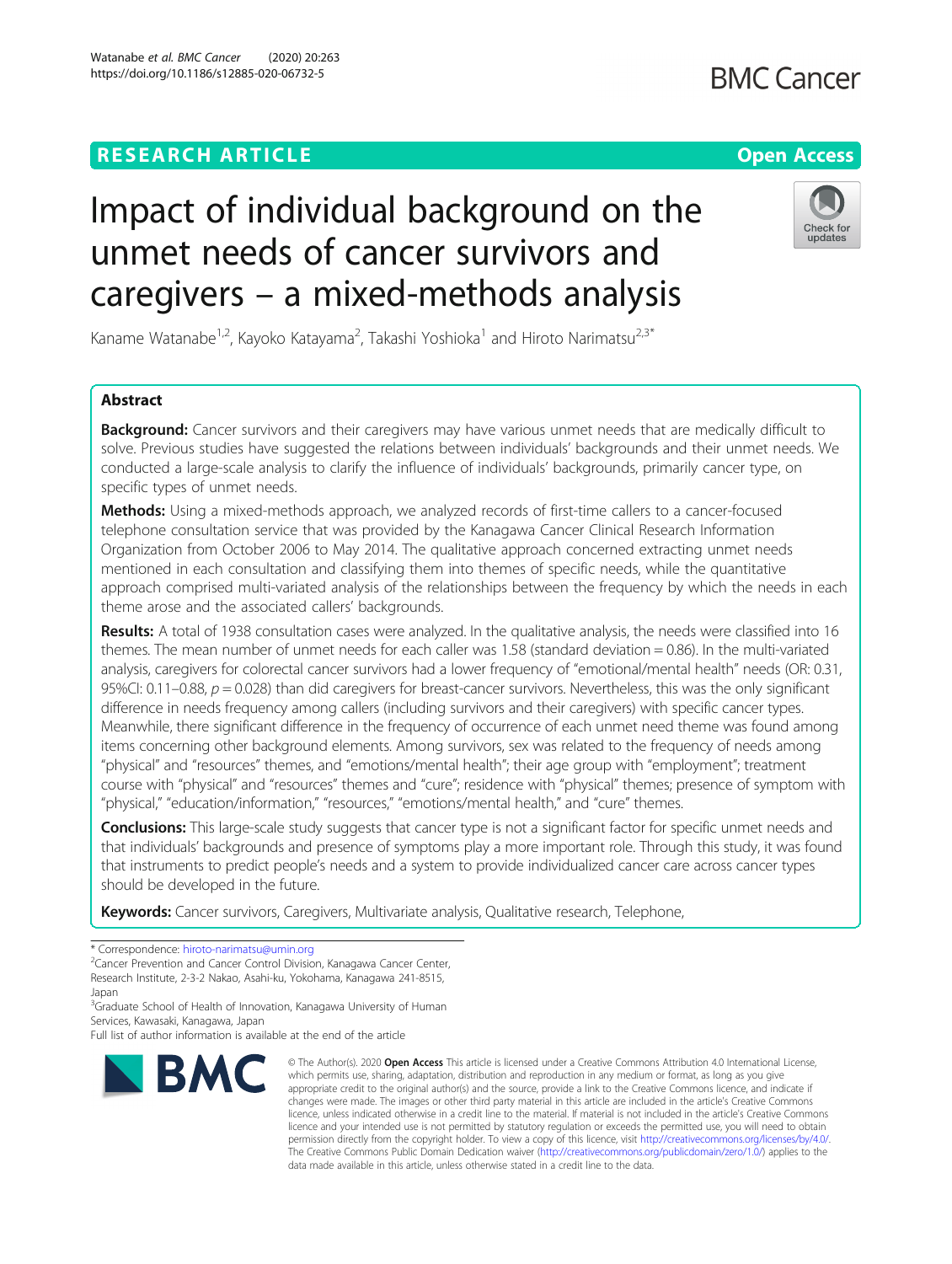#### Background

Cancer survivors experience various difficulties in their daily lives, including physical, mental, social, and economic issues [[1](#page-8-0)–[4](#page-8-0)]. However, caregivers of cancer survivors (including family members, friends, and other people concerned) also encounter difficulties, and studies have shown that they can experience even greater anxiety than the survivors do [\[5](#page-8-0)–[9\]](#page-9-0). Further, survivors of cancer, even when they are considered to be cured, often continue to experience difficulties associated with the disease, such as sequelae of treatment or psychosocial problems such as cancer stigma and changes in relationships with their acquaintances, which are medically difficult to solve [[10](#page-9-0)–[13](#page-9-0)]. Additionally, survivors and caregivers occasionally encounter difficulties in receiving adequate consultation time from medical providers, mainly due to time constraints, a desire not to trouble medical professionals, or communication problems. Thus, survivors and their caregivers have a range of unmet needs [\[14](#page-9-0), [15](#page-9-0)].

Some studies have suggested that individuals' backgrounds (age, sex, race, marital status, cancer type, treatment progress, treatment situation, etc.) are related to the specific types of unmet needs they experience [\[12,](#page-9-0) [16,](#page-9-0) [17](#page-9-0)]. This would be an important development for cancer care. If individuals' backgrounds can be proven to predict specific types of unmet needs, we could determine the needs of survivors and caregivers in advance, and consequently provide adequate medical, psychosocial, and economic support. Such a predictive ability would also encourage survivors and caregivers to report their unmet needs and allow us to improve the efficiency of the care provided and make decisions based on survivors'/caregivers' individual preferences. A few studies suggested a relationship between cancer type and specific unmet needs [\[16,](#page-9-0) [18](#page-9-0)–[20\]](#page-9-0), while the present study focused on the relationship. In clinical practice, cancers are conventionally dealt with by each category for the affected organ. Understanding how unmet needs vary by the type of cancer would make it possible to address those needs immediately and on an individual-basis, even under the current caregiving system.

Telephone consultation services are a promising means of identifying unmet needs. Such services allow medical professionals to respond to unmet needs that cannot be addressed through daily clinical practice [\[21](#page-9-0)–[24\]](#page-9-0); for instance, these services allow survivors and caregivers to contact medical professionals even if they are geographically distant, are physically restricted, or do not wish to engage in face-to-face counseling [\[22,](#page-9-0) [25](#page-9-0), [26](#page-9-0)]. Given their high utility, such services are widely used worldwide. Telephone consultations operate under a framework different from that of ordinary medical consultations, as the services are provided by professional consultation staff in locations remote from those of the survivors/caregivers, who can be contacted at any time.

Considering this, it is clear that records of telephone consultations are worth investigating because they potentially contain rich information regarding survivors' and caregivers' unmet medical needs that would otherwise be unattainable [\[6](#page-8-0), [18,](#page-9-0) [27](#page-9-0), [28](#page-9-0)]. There were some studies aiming to identify their medical needs from telephone counseling services [\[26,](#page-9-0) [29](#page-9-0)–[32](#page-9-0)]; nevertheless, to our knowledge, no study was conducted to reveal the relationship between their unmet medical needs and individual background.

In this study, we qualitatively and quantitatively investigate the records of a cancer-focused telephone consultation service that was based in the Kanagawa Cancer Center Research Institute (KCCRI) in Japan. It was possible to conduct large-scale analysis of these data because a large amount of telephone consultation data was accumulated by the service, which allowed us to clarify the influence of individuals' backgrounds on specific types of unmet needs.

#### **Methods**

#### Definitions

Some articles suggested various definitions of cancer survivors [[12,](#page-9-0) [33\]](#page-9-0). In this study, we defined cancer survivors as people who were diagnosed with cancer and were still living, not including family members, friends, and caregivers. Caregivers were defined as people who have taken care of a cancer survivor, including family members, friends, and other people concerned.

#### Telephone consultation service

In 2006, the Kanagawa Cancer Clinical Research Information Organization (KCCRIO), based in Yokohama, Japan, initiated a telephone counseling resource for cancer survivors and their caregivers. The KCCRIO was founded by public and private enterprises in October 2006 and remained in operation until May 2014, when the service was concluded on being integrated into similar telephone counseling service that newly launched. Although this telephone counseling service was based in Kanagawa and, therefore, it is likely that it was used primarily by Kanagawa residents, the service was also widely utilized by cancer survivors and caregivers located outside Kanagawa, both within Japan and overseas.

At KCCRIO, which was located in the KCCRI, three nurses with high levels of clinical experience worked in shifts to provide consultation and support via telephone, and the callers could consult a physician four days a week if necessary. The callers remained anonymous (i.e., they did not provide identifying information) and the consultation was provided free of charge (although standard telephone fees applied). Prior to the consultation, nurses obtained consent verbally to record (in written form) the content of the counseling for research purposes, and in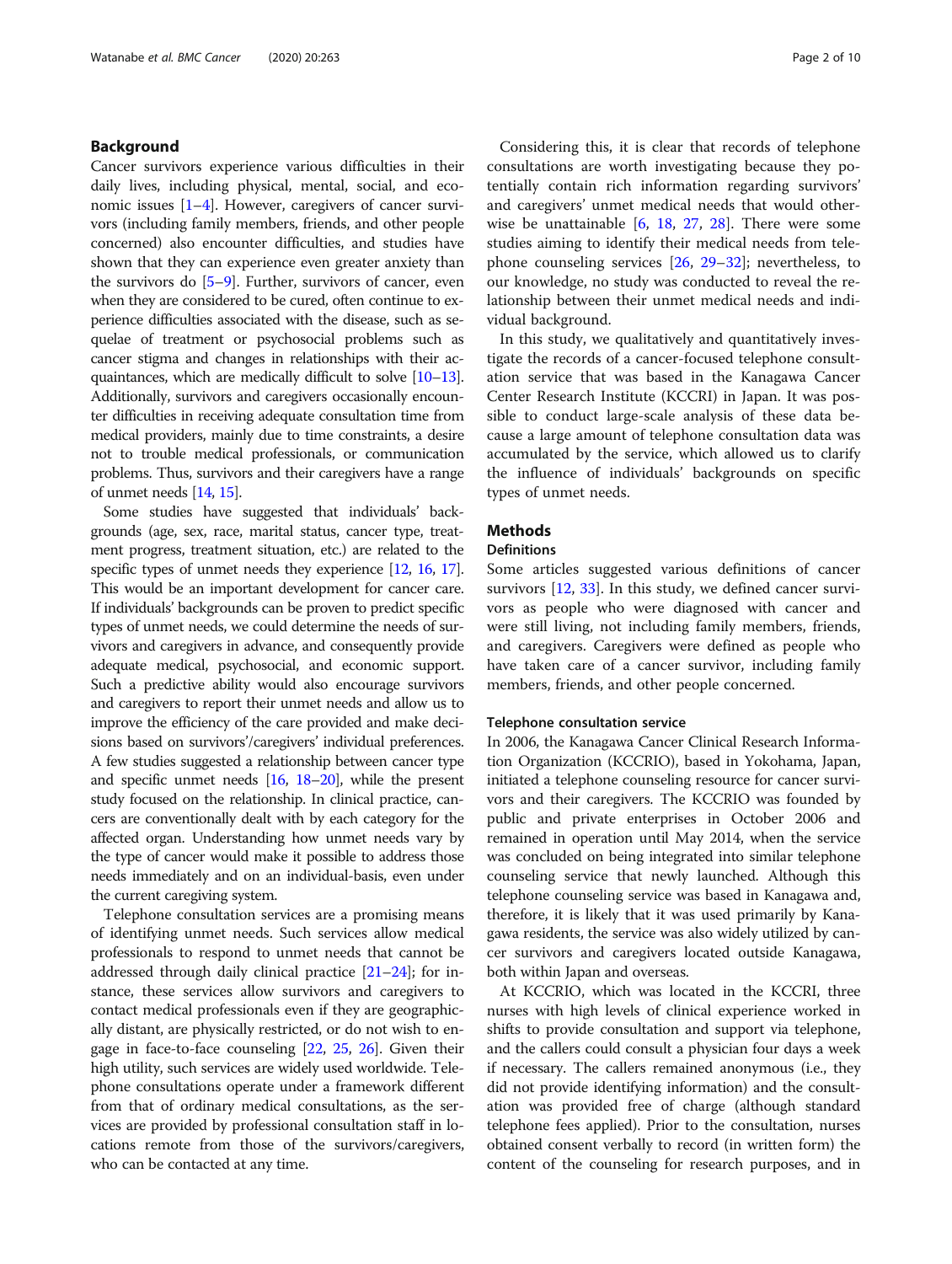some cases, survivors/caregivers provided an evaluation of the quality of the counseling they had received at the end of the call. While providing telephone counseling, nurses tallied survey items on a specialized form and recorded the content of the counseling. The forms recorded age (both that of the survivor in question and the caller, if applicable), sex (both that of the survivor in question and the caller, if applicable), the caller's relationship with the survivor (if applicable), the time of the consultation, the number of previous consultations the caller had received, the survivor's cancer type, the site of the survivor's cancer, treatment progress, presence of symptoms, survivor's (and caller's, if applicable) area of residence, the time it would take the survivor to travel to a medical institute, and how the caller learned of this consultation service. The main topics of the counseling were recorded in more detail by the nurse after the counseling had finished. Microsoft Excel was used to store the data, with 13,962 consultations being provided by the service between October 2006 and May 2014. For the qualitative and quantitative analysis, we randomly extracted 3000 of the 13,962 consultations using a random number table generated by Microsoft Excel.

For the present study, to analyze these data, we chose to adopt a mixed-methods approach, combining qualitative analysis (involving classifying consultation content into specific themes regarding needs) with quantitative analysis (comprising statistical analysis of the correlation between needs and callers' specific backgrounds).

Informed consent was obtained from all participant verbally since the subject was anonymous telephone counseling service. This study and the procedure for verbal consent were approved by the institutional review board of KCC (H27 epidemiology-12).

#### Qualitative analysis

We identified individuals' needs from the consultation records for each case and, by referring to the full transcript of each consultation, classified all needs into 16 needrelated themes (physical, financial, education/information, personal control, system of care, resources, emotional/ mental health, social support, communications, provider relationship, cure, body image, survivor identity, employment, and existential) to clarify the unmet medical needs of cancer survivors, which was proposed by Burg et al.; it was significant as a case of qualitative classification [[12](#page-9-0)]. We calculated the total number of needs mentioned in each call, which was defined as the number of themes detected in the record for each call/case, in addition to calculating the frequency by which each theme appeared across all records. If we experienced difficulty classifying a need into an existing theme, or if there was no relevant theme, we decided to create new themes or redefine existing themes. For such difficult-to-classify needs, we held regular discussions on the best means of proceeding until a consensus was reached. We initially performed a pilot study in which we analyzed 1000 cases, and then, after discussions regarding the method, we added a further 2000 cases. All qualitative analyses were conducted by two authors (KW and HN).

#### Quantitative analysis part

Following the qualitative analysis, we conducted quantitative analysis. Using a statistical approach, we examined the relationships among the mean values; frequency of occurrence of the needs; and the survivors'/caregivers' demographic, psychosocial, and medical information.

Regarding the number of needs, we performed a Mann-Whitney U test and Kruskal-Wallis test to determine the differences in the mean number of unmet needs associated with each caller's characteristics. We performed multivariable logistic regression analysis to determine the relationship between themes with a frequency greater than 1% and each characteristic. We primarily found that cancer type affected specific unmet needs. As a secondary analysis, and conducted a similar analysis of age, sex, relationship with survivor, and treatment course. At this point, to determine the differences in the unmet needs between survivors and caregivers, which were previously reported, and to prevent an influence of confounding factors, we divided eligible cases into survivors and other callers (mainly caregivers) for analysis, and focused on the survivors.

Statistical analyses were performed using EZR on R commander, version 2.13.0. P values less than 0.05 were considered to indicate statistical significance [[34](#page-9-0)].

#### Results

A total of 13,962 counseling cases were recorded by KCCRIO between October 2006 and May 2014; of these, 10,896 were first-consultation cases. We randomly sampled 3000 of the former cases. Given the aim of clarifying the distribution of unmet needs during telephone consultations, repeat callers' consultations were considered inappropriate due to duplication of content. Therefore, after excluding 619 cases that were second (or higher) consultations and 443 cases whose context could not be interpreted due to lack of detailed information, we analyzed the remaining 1938 first-consultation cases. Table [1](#page-3-0) shows the characteristics of the 1938 cases analyzed, as well as basic details regarding the 10,896 firstconsultation cases. No items showed a significant difference  $(p < 0.05)$ .

#### Themes of unmet needs

In the qualitative analysis, as a result of slight differences between the needs-based themes we identified and the theme definitions proposed by Burg et al. [\[12](#page-9-0)], we made minor modifications to three of Burg et al.'s theme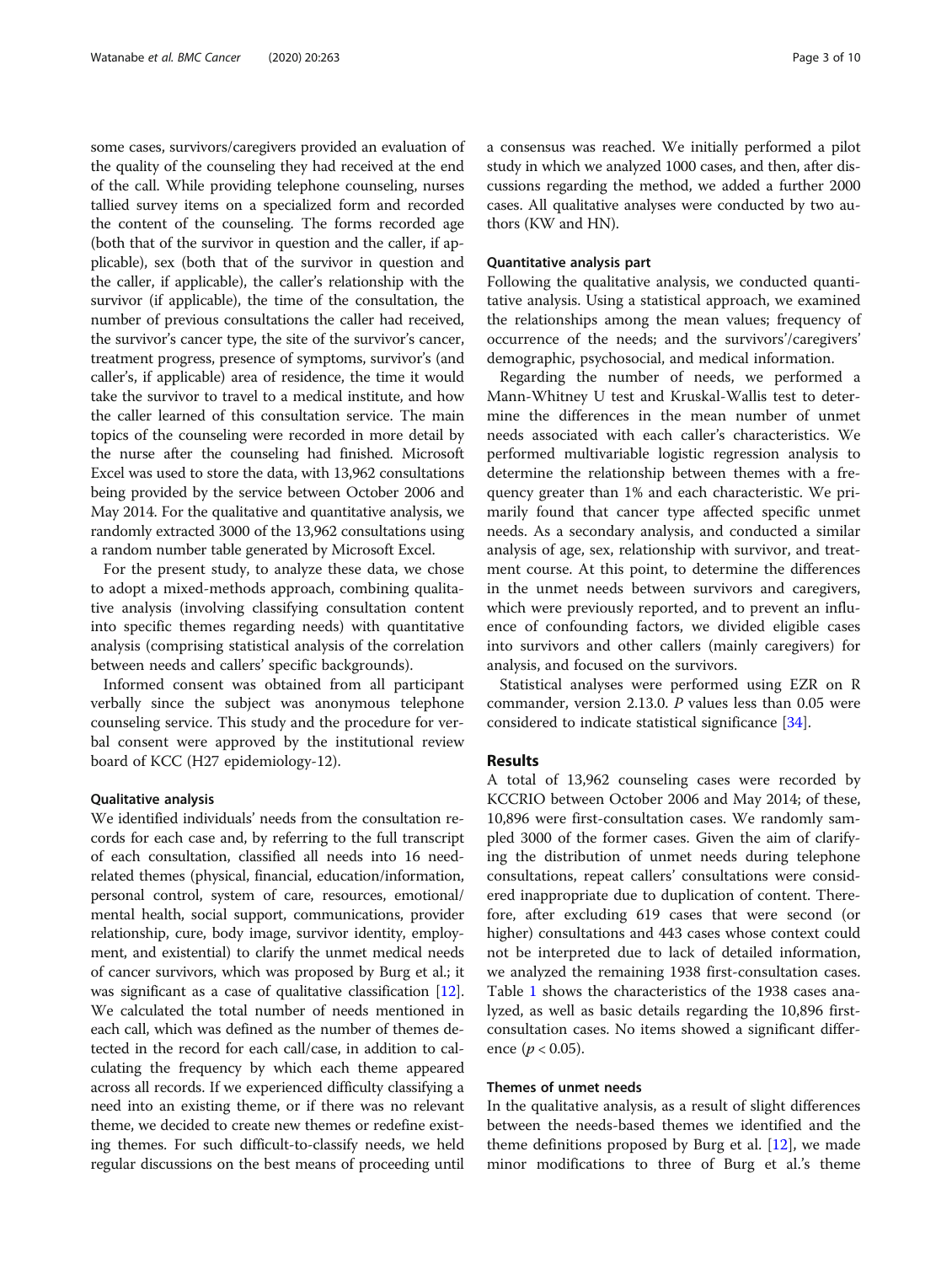| those of the full survey sample     | Analysis Subset | Total Surveyed |
|-------------------------------------|-----------------|----------------|
|                                     | $(n = 1938)$    | $(n = 11,044)$ |
| Caller's sex, n (%)                 |                 |                |
| Male                                | 637 (32.9)      | 3470 (31.5)    |
| Female                              | 1300 (67.1)     | 7542 (68.5)    |
| Survivor's sex, n (%)               |                 |                |
| Male                                | 719 (37.1)      | 4050 (42.0)    |
| Female                              | 995 (51.3)      | 5597 (58.0)    |
| Caller's age groups, n (%)          |                 |                |
| $<$ 40 y                            | 282 (14.6)      | 1529 (14.5)    |
| $40 - 59y$                          | 756 (39.0)      | 4294 (40.8)    |
| $\geq 60$ y                         | 830 (42.8)      | 4702 (44.6)    |
| Survivor's age groups, n (%)        |                 |                |
| $<$ 40 y                            | 140(7.2)        | 854 (9.8)      |
| $40 - 59y$                          | 479 (24.7)      | 2673 (30.5)    |
| $60 - 69y$                          | 459 (23.7)      | 2505 (28.6)    |
| $\geq 70$ y                         | 473 (24.4)      | 2718 (31.1)    |
| Relationship with survivor, $n$ (%) |                 |                |
| Survivor                            | 1054 (54.4)     | 5867 (53.4)    |
| Spouse                              | 278 (14.3)      | 1771 (16.1)    |
| Child                               | 361 (18.6)      | 1961 (17.8)    |
| Parent                              | 54 (2.8)        | 337 (3.1)      |
| Sibling                             | 64 (3.3)        | 344(3.1)       |
| Other                               | 124(6.4)        | 708 (6.4)      |
| Treatment course, n (%)             |                 |                |
| Never diagnosed with cancer         | 492 (25.4)      | 2721 (28.8)    |
| Ongoing                             | 694 (35.8)      | 3937 (41.6)    |
| Completed                           | 468 (29.6)      | 2804 (29.6)    |
| Cancer type, n (%)                  |                 |                |
| <b>Breast</b>                       | 275(14.2)       | 1531 (14.1)    |
| Lung                                | 189 (9.8)       | 1061 (9.7)     |
| Colorectal                          | 181 (9.3)       | 1072 (9.8)     |
| Stomach                             | 156 (8.0)       | 918 (8.4)      |
| Other                               | 669 (34.5)      | 3705 (34.0)    |
| Multi primary                       | 59 (3.0)        | 345 (3.2)      |
| Never diagnosed with cancer         | 409 (21.1)      | 2258 (20.7)    |
| Residence, n (%)                    |                 |                |
| A city designated by ordinance      | 1162 (60.0)     | 6519 (61.3)    |
| Within Kanagawa Prefecture          | 540 (27.9)      | 3173 (29.8)    |
| Outside Kanagawa Prefecture         | 178 (9.2)       | 940 (8.8)      |

<span id="page-3-0"></span>Table 1 Characteristics of the analysis subset in comparison to those of the full survey sample

definitions ("communication," "system of care," and "cure"), and applied the remaining 13 directly. The modified points are shown in Additional file [1.](#page-8-0) Table [2](#page-4-0) shows the modified three and the original 13 theme definitions and the frequency of occurrence of each need theme. The mean number of needs mentioned per consultation was  $1.58$  (standard deviation  $(SD) = 0.86$ ; Table [3](#page-5-0)). Regarding types of cancers (Table 1), callers with multiple primary cancers had the largest mean number of needs  $1.75$  (SD = 1.20). Callers whose consultations were over 15 min in length had the highest mean number of needs  $1.89$  (SD =  $1.04$ ).

#### Differences in specific cancer types in survivors

In the multivariate analysis, we excluded survivor's sex as a result of its significant correlation (in the chi-square test,  $p < 0.001$ ) with caller's sex.

In the primary analysis, for callers who were survivors, there were no significant differences in needs frequency among cancer types, except that individuals who were never diagnosed with cancer had a lower frequency of "physical" and "financial" needs than did survivors with breast cancer (Table [4\)](#page-6-0).

#### Effects of other factors on survivors

In the secondary analysis, it is noteworthy that survivors with symptoms showed a higher frequency of "physical" and "emotional/mental health" needs than did survivors without symptoms (Table [4\)](#page-6-0). Moreover, survivors with symptoms showed a lower frequency of "education/information", "resource", and "cure" needs than did survivors without symptoms.

Other statistically significant results are as follows: about sex, female participants showed a higher frequency of "physical" and "emotional/mental health" needs and a lower frequency of "resources" needs than male participants. About age, older age groups showed a lower frequency of "employment" needs than did the younger age group. About treatment course, compared to survivors with pretreatment, survivors with treatment ongoing and completed showed a higher frequency of "physical" needs. Survivors with ongoing treatment had a lower frequency of "resources" needs. Those with completed treatment had a lower frequency of "cure" needs. Other results are in Table [4](#page-6-0).

We also conducted the similar analysis in callers except survivors (Additional file [1](#page-8-0) and Table A[1](#page-8-0)), and performed three additional, though slightly modified, logistic regression analyses. The results of the additional analyses are shown in Additional file [1](#page-8-0), Table [A2,](#page-8-0) [A3](#page-8-0), A[4,](#page-8-0) [A5](#page-8-0) and A[6.](#page-8-0)

#### **Discussion**

#### Small effects of specific cancer types

The primary findings of this study are that cancer type (and cancer site) has a small effect on survivors' unmet needs and that their backgrounds—such as survivors' age, sex, treatment course, and presence of symptoms—play more important roles in this regard as independent factors. This result is not consistent with those of previous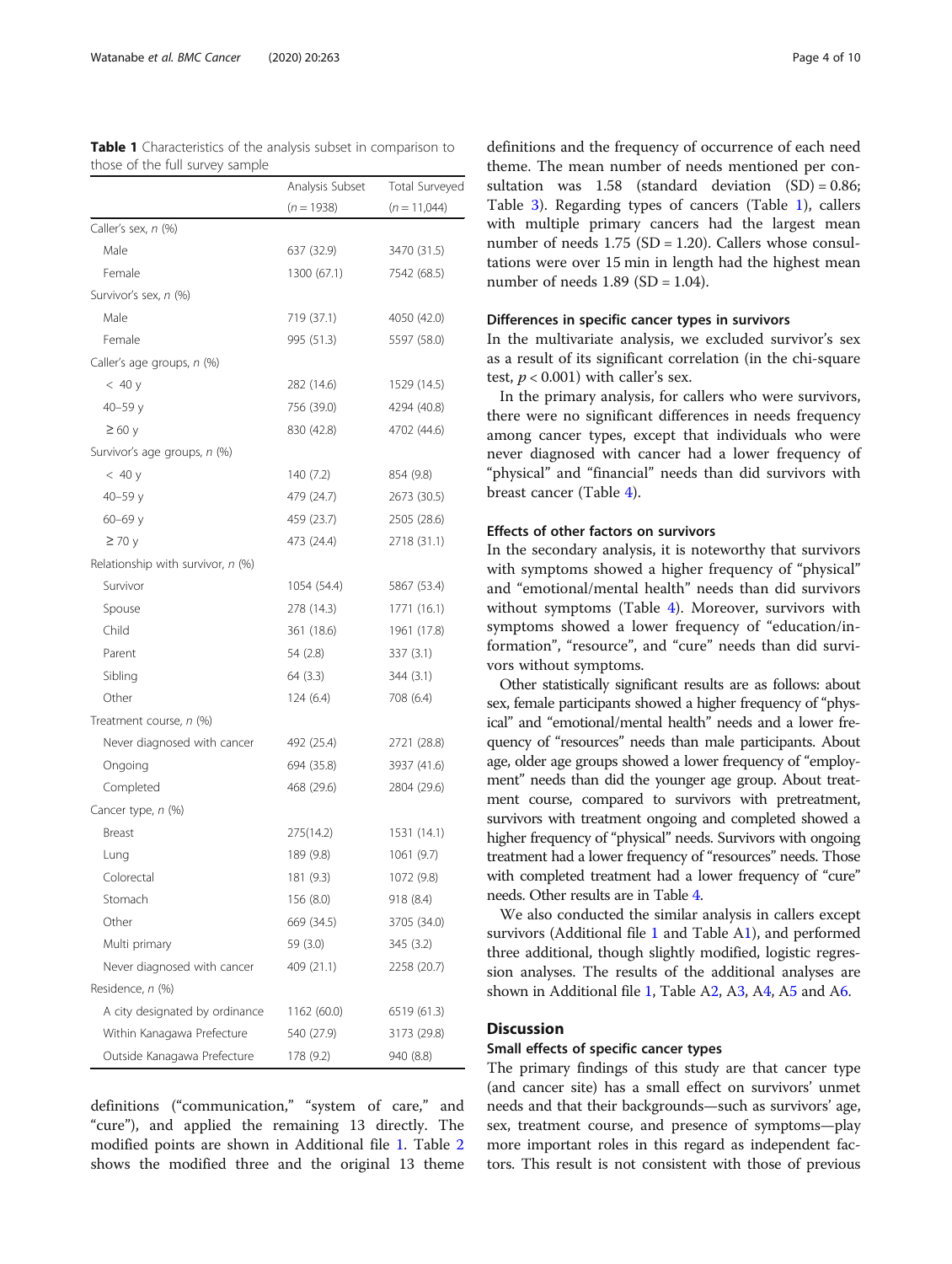<span id="page-4-0"></span>Table 2 Unmet needs themes (frequency and description)

|                           | $\sqrt{n}$   | $\%$ | Codebook Description                                                                                                                                                                                                                                                                                                                             |
|---------------------------|--------------|------|--------------------------------------------------------------------------------------------------------------------------------------------------------------------------------------------------------------------------------------------------------------------------------------------------------------------------------------------------|
| 1. Physical               | 391          | 20.2 | Needs and issues experienced in or affecting the body, including pain, symptoms, sexual<br>dysfunction, and care of body (such as diet, exercise, and rest).                                                                                                                                                                                     |
| 2. Financial              | 86           | 4.4  | Needs related to money, insurance, and the affordability of needed services and products.                                                                                                                                                                                                                                                        |
| 3. Education/information  | 570          | 29.4 | Needs related to unanswered questions and the lack of knowledge regarding what to<br>expect as a cancer survivor, follow-up care, self-care, cancer and health research, and cancer<br>risks, causes, and prevention.                                                                                                                            |
| 4. Personal control       | 30           | 1.5  | Needs related to an individual's ability to maintain autonomy in terms of the physical self<br>(sexual function, evacuation, and ambulation) and the social self (disclosure about cancer<br>and ability to make plans and socialize). Also includes wishes to return to "normal" and<br>finding a "new normal."                                 |
| 5. System of care         | 76           | 3.9  | Needs related to the health care system, including constraints, flaws, and limitations that<br>affect early detection, diagnosis, treatment, follow-up care, continuity of care, and<br>inadequate response from health care providers.                                                                                                          |
| 6. Resources              | 649          | 33.5 | Needs related to availability and access to supplies, equipment, therapies and medications<br>(including alternative and complementary), and transportation services.                                                                                                                                                                            |
| 7. Emotions/mental health | 379          | 19.6 | Needs related to psychological issues, including fear (recurrence, new cancers, death, and<br>dying), depression, anxiety, and negative feelings (mistrust toward body, anger, and quilt).                                                                                                                                                       |
| 8. Social support         | 30           | 1.5  | Needs related to psychosocial and interpersonal issues, including intimacy, access to support<br>groups, opportunities to use one's own experiences to help others, and participation in<br>social situations.                                                                                                                                   |
| 9. Societal               | 8            | 0.4  | Needs revealed from respondents' commentary about conditions and issues related to<br>society's response to cancer, including social norms, discrimination, misinformation, policies,<br>and resource allocation (insurance coverage).                                                                                                           |
| 10. Communication         | 148          | 7.6  | Needs related to engaging in discourse (talking) and information exchange (explaining) with<br>others (including patients and doctors and patients and caregivers) and medical providers<br>regarding cancer, cancer experience, and reconciliation with others.                                                                                 |
| 11. Provider relationship | 179          | 9.2  | Needs related to trust in health care providers, including decision-making, follow-through,<br>follow-up, and support.                                                                                                                                                                                                                           |
| 12. Cure                  | 474          | 24.5 | Needs related to a wish for a cure for cancer and hopes for effective treatments (including<br>through alternative medicine) for one's self and for others.                                                                                                                                                                                      |
| 13. Body image            | 7            | 0.4  | Needs related to negative perception of body, including feeling unattractive and/or<br>ashamed and loss of trust in body.                                                                                                                                                                                                                        |
| 14. Survivor identity     | $\mathbf{1}$ | 0.1  | Pertains to the respondent either explicitly identifying or not identifying as a cancer survivor<br>because the respondent does not like the term "survivor" or feels that he or she has not<br>reached a specific milestone to be called a survivor (e.g., not still in treatment or living a<br>specific number of years since the diagnosis). |
| 15. Employment            | 28           | 1.4  | Needs pertaining to maintaining or obtaining a source of income that is appropriate given<br>the cancer experience.                                                                                                                                                                                                                              |
| 16. Existential           | 11           | 0.6  | Needs pertaining to attaining peace in life and spirituality and making sense or meaning of<br>the cancer experience.                                                                                                                                                                                                                            |

studies, which suggested strong relationships between specific cancer types and specific unmet needs. For example, several studies have reported that breast-cancer survivors tend to have psychosocial needs [[12,](#page-9-0) [18](#page-9-0)–[20](#page-9-0)].

While cancer type may be merely a confounding factor for the influence of other backgrounds, three explanations for this inconsistency must be considered.

First, in this multivariate analysis, only the frequency of occurrence of each need was analyzed; the strength of each need was not. Therefore, the effect of strength might be underestimated in our results. Consequently, further studies that measure strength of needs are required. "The Supportive Care Needs Survey" is worth investigating in this regard [[35\]](#page-9-0).

Second, longer disease duration, which is usually related to type of cancer, might foster more serious "financial," "personal control," "social support," and "employment" problems, as reported in previous studies [\[36](#page-9-0)–[38\]](#page-9-0). The low frequency of these needs in this study might have resulted in insufficient statistical power to detect the impact of differing cancer types. There is a possibility that cancer types and sites affect needs, as a result of their influence on disease durations, but some needs themes may have been insufficiently frequent to show statistically significant differences in this regard.

Third, in clinical practice, different cancers cause different symptoms; for example, lymph edema after axillary lymph node dissection for breast cancer, decreased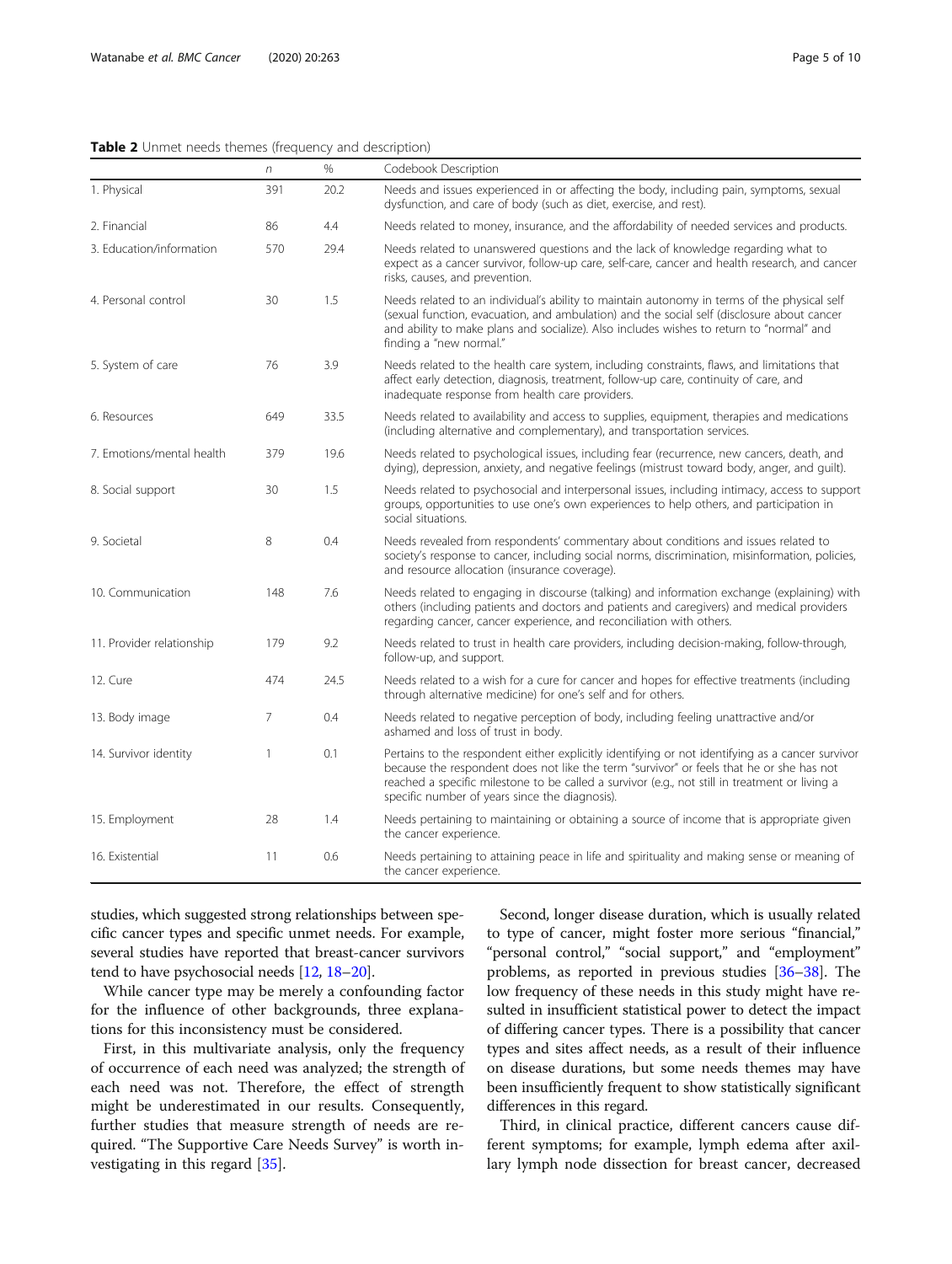<span id="page-5-0"></span>

| Table 3 Average number of unmet needs stratified by each characteristics |  |
|--------------------------------------------------------------------------|--|
|--------------------------------------------------------------------------|--|

|                                               |              | $\,$ $\,$ | Mean value | Standard Deviation | Median | Inter-quartile range |
|-----------------------------------------------|--------------|-----------|------------|--------------------|--------|----------------------|
| Total                                         |              | 1938      | 1.58       | 0.86               | 1.00   | $1.00 - 2.00$        |
| Caller's sex                                  | $p = 0.647$  |           |            |                    |        |                      |
| Male                                          |              | 637       | 1.56       | 0.83               | 1.00   | $1.00 - 2.00$        |
| Female                                        |              | 1300      | 1.59       | 0.87               | 1.00   | $1.00 - 2.00$        |
| Survivor's sex                                | $p = 0.140$  |           |            |                    |        |                      |
| Male                                          |              | 719       | 1.65       | 0.89               | 1.00   | $1.00 - 2.00$        |
| Female                                        |              | 995       | 1.60       | 0.88               | 1.00   | $1.00 - 2.00$        |
| Caller's age group                            | $p = 0.334$  |           |            |                    |        |                      |
| $20 - 30$                                     |              | 282       | 1.64       | 0.92               | 1.00   | $1.00 - 2.00$        |
| $40 - 50$                                     |              | 756       | 1.61       | 0.88               | 1.00   | $1.00 - 2.00$        |
| $\geq 60$                                     |              | 830       | 1.56       | 0.83               | 1.00   | $1.00 - 2.00$        |
| Survivor's age group                          | $p = 0.160$  |           |            |                    |        |                      |
| < 40                                          |              | 140       | 1.49       | 0.78               | 1.00   | $1.00 - 2.00$        |
| $40 - 59$                                     |              | 479       | 1.58       | 0.85               | 1.00   | $1.00 - 2.00$        |
| $60 - 69$                                     |              | 459       | 1.66       | 0.94               | 1.00   | $1.00 - 2.00$        |
| $\geq 70$                                     |              | 473       | 1.63       | 0.86               | 1.00   | $1.00 - 2.00$        |
| Relationship with survivor                    | $p = 0.0679$ |           |            |                    |        |                      |
| Survivor                                      |              | 1054      | 1.53       | 0.81               | 1.00   | $1.00 - 2.00$        |
| Spouse                                        |              | 278       | 1.64       | 0.94               | 1.00   | $1.00 - 2.00$        |
| Child                                         |              | 361       | 1.71       | 0.96               | 1.00   | $1.00 - 2.00$        |
| Parent                                        |              | 54        | 1.57       | 0.81               | 1.00   | $1.00 - 2.00$        |
| Sibling                                       |              | 64        | 1.69       | 0.79               | 2.00   | $1.00 - 2.00$        |
| Other                                         |              | 124       | 1.47       | 0.80               | 1.00   | $1.00 - 2.00$        |
| Treatment course                              | p < 0.0001   |           |            |                    |        |                      |
| Never got                                     |              | 492       | 1.52       | 0.75               | 1.00   | $1.00 - 2.00$        |
| Ongoing                                       |              | 694       | 1.78       | 0.98               | 1.00   | $1.00 - 2.00$        |
| Completed                                     |              | 468       | 1.56       | 0.82               | 1.00   | $1.00 - 2.00$        |
| Symptom                                       | p < 0.0001   |           |            |                    |        |                      |
| Yes                                           |              | 1149      | 1.66       | 0.92               | 1.00   | $1.00 - 2.00$        |
| No                                            |              | 726       | 1.48       | 0.77               | 1.00   | $1.00 - 2.00$        |
| Residence                                     | $p = 0.907$  |           |            |                    |        |                      |
| A city designated by ordinance                |              | 1162      | 1.57       | 0.84               | 1.00   | $1.00 - 2.00$        |
| Within Kanagawa Prefecture                    |              | 540       | 1.61       | 0.91               | 1.00   | $1.00 - 2.00$        |
| Outside Kanagawa Prefecture                   |              | 178       | 1.60       | 0.86               | 1.00   | $1.00 - 2.00$        |
| Past consultation history at KCC <sup>a</sup> | p < 0.0001   |           |            |                    |        |                      |
| Yes                                           |              | 120       | 1.33       | 0.64               | 1.00   | $1.00 - 2.00$        |
| No                                            |              | 1818      | 1.60       | 0.87               | 1.00   | $1.00 - 2.00$        |
| Cancer type                                   | $p = 0.0004$ |           |            |                    |        |                      |
| Breast                                        |              | 275       | 1.71       | 0.97               | 1.00   | $1.00 - 2.00$        |
| Lung                                          |              | 189       | 1.66       | 0.89               | 1.00   | $1.00 - 2.00$        |
| Colorectal                                    |              | 181       | 1.57       | 0.82               | 1.00   | $1.00 - 2.00$        |
| Stomach                                       |              | 156       | 1.63       | 0.89               | 1.00   | $1.00 - 2.00$        |
| Other                                         |              | 669       | 1.63       | 0.87               | 1.00   | $1.00 - 2.00$        |
| Multi primary cancer                          |              | 59        | 1.75       | 1.20               | 1.00   | $1.00 - 2.00$        |
| Never diagnosed with cancer                   |              | 409       | 1.34       | 0.63               | 1.00   | $1.00 - 2.00$        |
| Call duration                                 | p < 0.0001   |           |            |                    |        |                      |
| $<$ 15 min                                    |              | 1141      | 1.37       | 0.63               | 1.00   | $1.00 - 2.00$        |
| $\geq$ 15 min                                 |              | 797       | 1.89       | 1.04               | 2.00   | $1.00 - 2.00$        |

<sup>a</sup>Kanagawa Cancer Center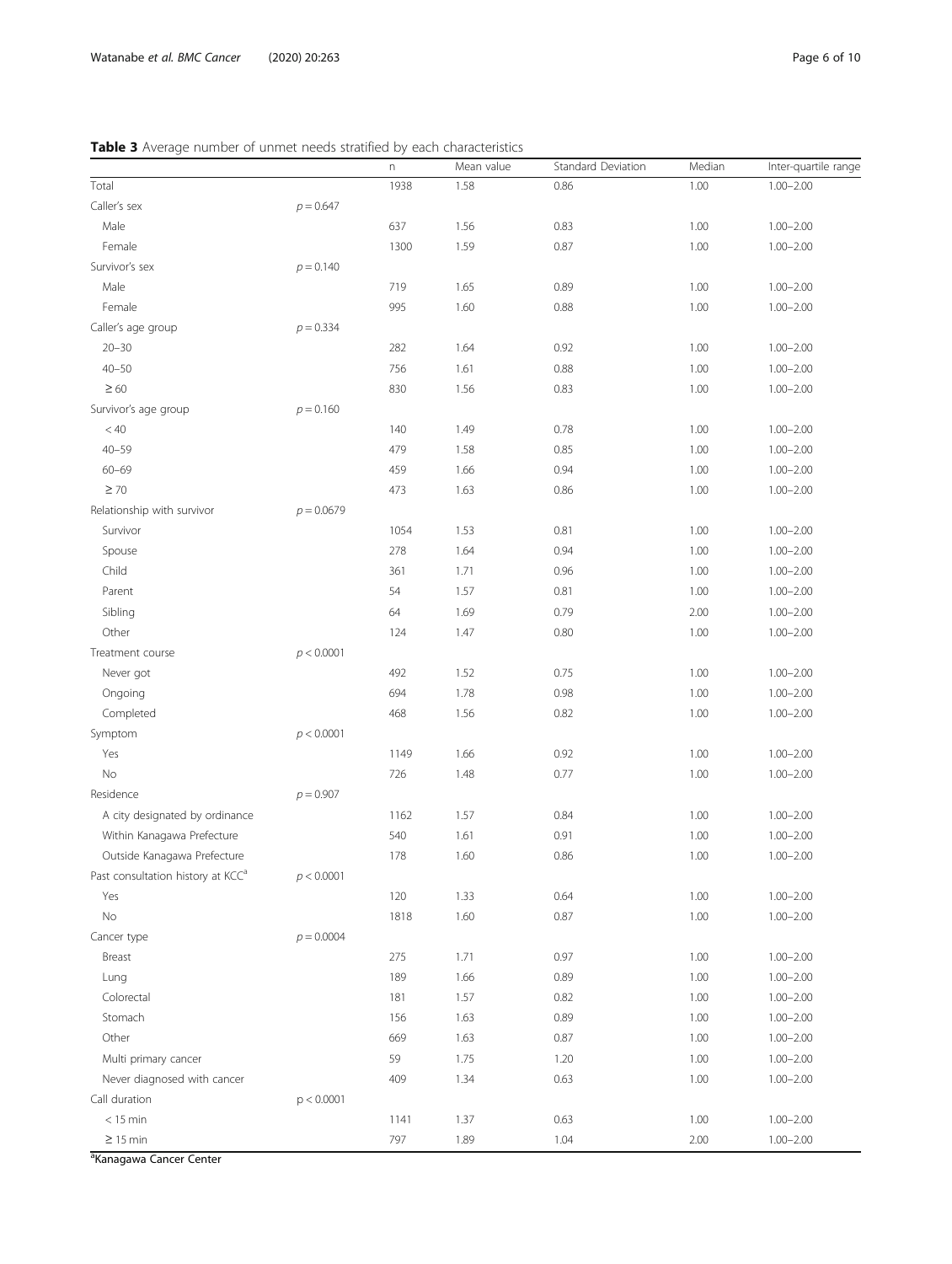#### <span id="page-6-0"></span>Table 4 Logistic regression analysis (survivors)

|                                               | Odds ratio (95% Confidence interval) |                      |                               |                          |                          |                          |  |  |
|-----------------------------------------------|--------------------------------------|----------------------|-------------------------------|--------------------------|--------------------------|--------------------------|--|--|
|                                               | Physical                             | <b>Financial</b>     | Education/<br>information     | Personal<br>Control      | System of Care Resources |                          |  |  |
| Sex                                           |                                      |                      |                               |                          |                          |                          |  |  |
| Male (reference)                              |                                      |                      |                               |                          |                          |                          |  |  |
| Female                                        | $2.50$ (1.54-4.07)*                  | $0.52(0.22 - 1.21)$  | $0.79(0.54 - 1.15)$           | $1.95(0.59 - 6.42)$      | $1.19(0.47 - 3.05)$      | $0.62$ (0.43-0.91)*      |  |  |
| Age group (in years)                          |                                      |                      |                               |                          |                          |                          |  |  |
| $<$ 40, 40-59, 60-69, $\geq$ 70               | $1.25(1.00-1.57)$                    | $1.03(0.70 - 1.51)$  | $0.94(0.78 - 1.13)$           | $0.80(0.46 - 1.39)$      | $0.77(0.49 - 1.22)$      | $0.98(0.81 - 1.18)$      |  |  |
| Cancer type                                   |                                      |                      |                               |                          |                          |                          |  |  |
| Breast (reference)                            |                                      |                      |                               |                          |                          |                          |  |  |
| Colon                                         | $1.05(0.52 - 2.10)$                  | $0.52(0.15 - 1.81)$  | $1.11(0.59 - 2.08)$           | $0.59(0.07 - 5.12)$      | 1.99 (0.44-9.08)         | $1.34(0.70 - 2.60)$      |  |  |
| Lung                                          | $0.72$ $(0.31 - 1.69)$               | $0.15(0.02 - 1.31)$  | 1.72 (0.87-3.43)              | $0.78$ $(0.09 - 7.02)$   | $0.85(0.09 - 7.93)$      | $1.39(0.67 - 2.87)$      |  |  |
| Stomach                                       | $0.96$ $(0.44 - 2.10)$               | $0.27(0.05 - 1.40)$  | $1.27(0.63 - 2.58)$           | $1.94(0.34 - 11.00)$     | $1.56(0.26 - 9.24)$      | $1.49(0.73 - 3.03)$      |  |  |
| Other                                         | $0.78$ $(0.45 - 1.33)$               | $0.53(0.20-1.35)$    | $1.11(0.69 - 1.81)$           | $1.17(0.35 - 3.95)$      | 1.56 (0.47-5.20)         | $1.23(0.74 - 2.04)$      |  |  |
| Multi primary                                 | $2.33(0.85 - 6.43)$                  | $0.35(0.04 - 2.94)$  | $0.49(0.16 - 1.53)$           | 3.97 (0.67-23.40)        | $1.95(0.21 - 18.40)$     | $1.25(0.47 - 3.31)$      |  |  |
| Never diagnosed with cancer 0.41 (0.17-0.97)* |                                      | $0.25$ (0.06-0.98)*  | $1.77(1.00-3.13)$             | $0.00$ (0.00-lnf)        | $1.83(0.47 - 7.20)$      | $1.40(0.77 - 2.54)$      |  |  |
| Treatment course                              |                                      |                      |                               |                          |                          |                          |  |  |
| Pretreatment (reference)                      |                                      |                      |                               |                          |                          |                          |  |  |
| Ongoing                                       | $5.08$ $(2.64 - 9.78)^*$             | $0.71(0.32 - 1.59)$  | $1.28(0.85 - 1.93)$           | $1.31(0.43 - 3.96)$      | $0.70(0.25 - 1.98)$      | $0.51$ $(0.34 - 0.78)^*$ |  |  |
| Completed                                     | 5.35 (2.74-10.40)*                   | $0.91(0.41 - 2.06)$  | $0.78(0.52 - 1.18)$           | $0.28(0.05 - 1.47)$      | $0.69(0.26 - 1.80)$      | $0.68$ $(0.46 - 1.01)$   |  |  |
| Residence                                     |                                      |                      |                               |                          |                          |                          |  |  |
| CDO <sup>a</sup> (reference)                  |                                      |                      |                               |                          |                          |                          |  |  |
| Within KPb                                    | $1.12(0.74 - 1.70)$                  | $0.85(0.42 - 1.73)$  | $0.75(0.53 - 1.07)$           | $1.19(0.44 - 3.22)$      | $1.44(0.64 - 3.25)$      | $1.16(0.82 - 1.65)$      |  |  |
| Outside KP <sup>b</sup>                       | $0.22$ (0.06-0.79)*                  | $0.80(0.18 - 3.58)$  | $0.90(0.45 - 1.78)$           | $1.67(0.34 - 8.25)$      | $0.64$ $(0.08 - 5.12)$   | $1.51(0.78 - 2.95)$      |  |  |
| Symptom                                       |                                      |                      |                               |                          |                          |                          |  |  |
| Yes (reference)                               |                                      |                      |                               |                          |                          |                          |  |  |
| No                                            | 8.69 (5.35-14.10)*                   | $0.67(0.35 - 1.29)$  | $0.46$ $(0.33 - 0.64)$ *      | $0.99(0.38 - 2.59)$      | $0.79(0.35 - 1.76)$      | $0.69$ (0.50-0.96)*      |  |  |
| Past consultation history at KCC <sup>c</sup> |                                      |                      |                               |                          |                          |                          |  |  |
| Yes (reference)                               |                                      |                      |                               |                          |                          |                          |  |  |
| No                                            | 1.22 (0.65-2.28)                     | $1.91(0.75 - 4.81)$  | $1.18(0.68 - 2.06)$           | $0.53$ $(0.07 - 4.16)$   | $0.91(0.21 - 4.00)$      | $0.54(0.27 - 1.07)$      |  |  |
|                                               | <b>Emotions/Mental</b><br>Health     |                      | Social Support Communications | Provider<br>Relationship | Cure                     | <b>Employment</b>        |  |  |
| Sex                                           |                                      |                      |                               |                          |                          |                          |  |  |
| Male (reference)                              |                                      |                      |                               |                          |                          |                          |  |  |
| Female                                        | $1.60$ (1.05-2.43)*                  | $1.76(0.38 - 8.23)$  | 1.81 (0.80-4.08)              | $1.25(0.72 - 2.17)$      | $0.77(0.51 - 1.15)$      | $0.34(0.10-1.21)$        |  |  |
| Age group (in years)                          |                                      |                      |                               |                          |                          |                          |  |  |
| $<$ 40, 40-59, 60-69, $\geq$ 70               | $0.95(0.78 - 1.16)$                  | $1.30(0.69 - 2.47)$  | $1.18(0.82 - 1.70)$           | $0.98(0.75 - 1.29)$      | $1.03(0.84 - 1.25)$      | $0.37(0.20 - 0.67)^*$    |  |  |
| Cancer type                                   |                                      |                      |                               |                          |                          |                          |  |  |
| Breast (reference)                            |                                      |                      |                               |                          |                          |                          |  |  |
| Colon                                         | $0.83(0.43 - 1.62)$                  | $0.00$ (0.00-lnf)    | $1.28(0.48 - 3.41)$           | 1.96 (0.86-4.48)         | $1.03(0.52 - 2.04)$      | $0.00$ (0.00-lnf)        |  |  |
| Lung                                          | $0.73(0.33 - 1.61)$                  | $0.00$ (0.00-lnf)    | $0.46(0.10 - 2.17)$           | $1.88(0.73 - 4.83)$      | $1.46(0.71 - 3.02)$      | $0.27(0.02 - 2.86)$      |  |  |
| Stomach                                       | $0.93(0.45 - 1.93)$                  | $0.41(0.04 - 4.15)$  | $0.46(0.10 - 2.20)$           | $1.17(0.41 - 3.31)$      | $1.13(0.53 - 2.42)$      | $0.17(0.02 - 1.86)$      |  |  |
| Other                                         | $0.91(0.56 - 1.47)$                  | $0.43(0.10-1.88)$    | $0.63(0.26 - 1.49)$           | $1.16(0.57 - 2.36)$      | $1.14(0.68 - 1.92)$      | $0.61(0.19 - 1.98)$      |  |  |
| Multi primary                                 | $0.89(0.33 - 2.40)$                  | $2.03(0.32 - 13.00)$ | $2.00(0.57 - 7.00)$           | $1.84(0.55 - 6.18)$      | $0.98(0.35 - 2.73)$      | $0.00$ (0.00-lnf)        |  |  |
| Never diagnosed with cancer 1.52 (0.85-2.71)  |                                      | $0.27(0.03 - 2.58)$  | $0.31(0.07 - 1.45)$           | 1.43 (0.59-3.44)         | $1.01(0.53 - 1.93)$      | $0.00$ (0.00-lnf)        |  |  |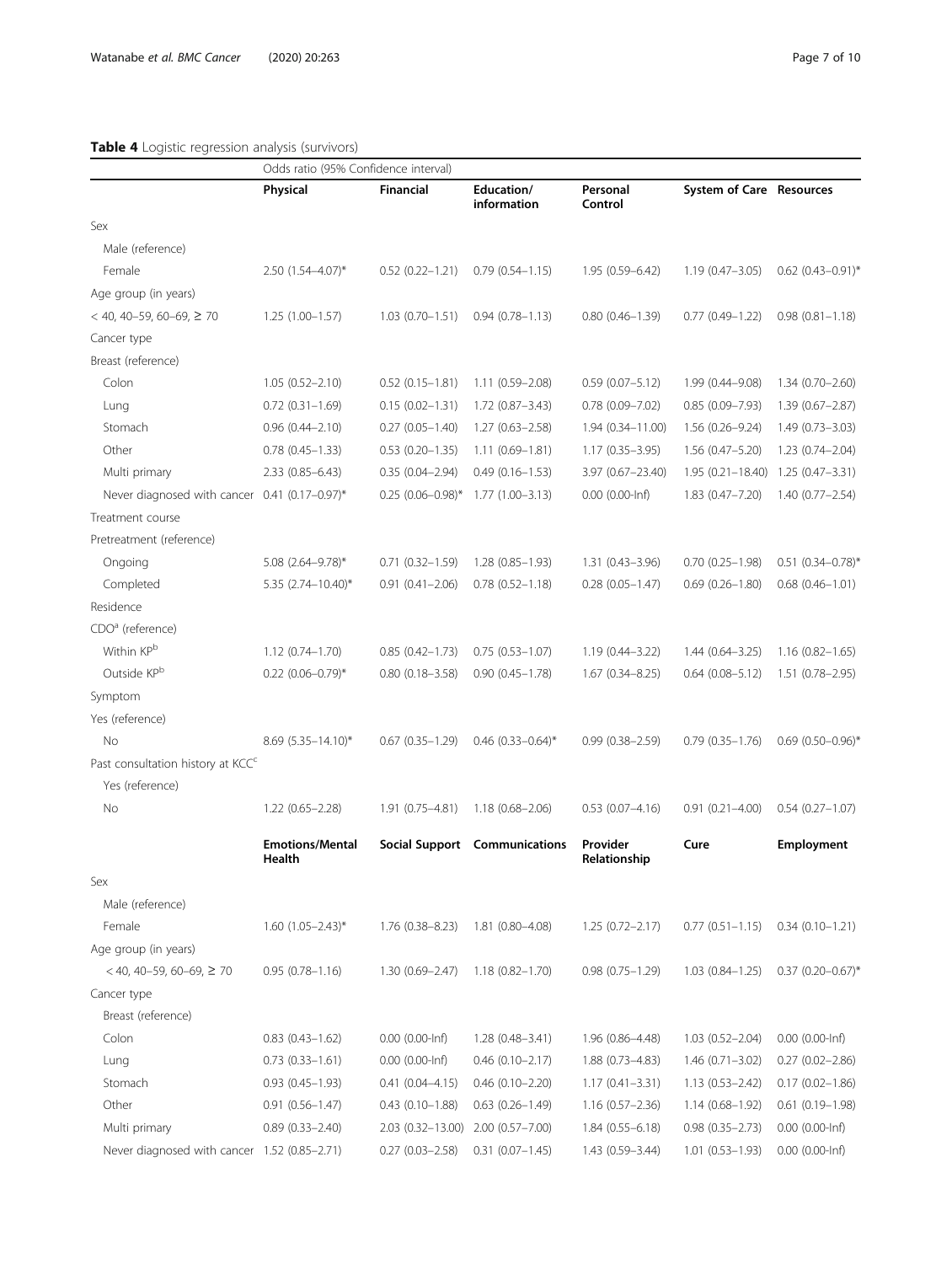|                                               | Odds ratio (95% Confidence interval) |                     |                        |                     |                          |                     |
|-----------------------------------------------|--------------------------------------|---------------------|------------------------|---------------------|--------------------------|---------------------|
| Treatment course                              |                                      |                     |                        |                     |                          |                     |
| Pretreatment (reference)                      |                                      |                     |                        |                     |                          |                     |
| Ongoing                                       | $1.14(0.72 - 1.79)$                  | $1.36(0.32 - 5.78)$ | $1.48(0.66 - 3.31)$    | $1.63(0.86 - 3.09)$ | $0.97(0.63 - 1.48)$      | $1.01(0.29 - 3.55)$ |
| Completed                                     | $1.23(0.79 - 1.91)$                  | $1.42(0.31 - 6.46)$ | $0.68$ $(0.26 - 1.73)$ | $1.26(0.66 - 2.42)$ | $0.53$ $(0.34 - 0.82)$ * | 2.72 (0.86-8.57)    |
| Residence                                     |                                      |                     |                        |                     |                          |                     |
| $CDOa$ (reference)                            |                                      |                     |                        |                     |                          |                     |
| Within KP <sup>b</sup>                        | $1.18(0.82 - 1.70)$                  | $0.30(0.07 - 1.38)$ | $1.20(0.63 - 2.30)$    | $1.18(0.71 - 1.94)$ | $1.20(0.83 - 1.74)$      | $1.03(0.41 - 2.58)$ |
| Outside KP <sup>b</sup>                       | $0.79(0.35 - 1.79)$                  | $1.01(0.12 - 8.62)$ | $0.39(0.05 - 3.02)$    | $0.85(0.29 - 2.54)$ | 1.92 (0.98-3.75)         | $0.00$ (0.00-lnf)   |
| Symptom                                       |                                      |                     |                        |                     |                          |                     |
| Yes (reference)                               |                                      |                     |                        |                     |                          |                     |
| No                                            | $1.78$ $(1.25 - 2.53)^*$             | $1.21(0.41 - 3.61)$ | $1.31(0.70 - 2.46)$    | $1.49(0.92 - 2.42)$ | $0.56$ (0.40-0.79)*      | $1.59(0.62 - 4.10)$ |
| Past consultation history at KCC <sup>c</sup> |                                      |                     |                        |                     |                          |                     |
| Yes (reference)                               |                                      |                     |                        |                     |                          |                     |
| No                                            | $0.85(0.47 - 1.55)$                  | $0.00$ (0.00-lnf)   | $1.13(0.42 - 3.03)$    | $0.62(0.24 - 1.60)$ | $0.31(0.13 - 0.74)^{*}$  | $0.44(0.05 - 3.48)$ |

Table 4 Logistic regression analysis (survivors) (Continued)

 $^{\ast}$ p < 0.05,  $^{\mathrm{a}}$ A city designated by official ordinance,  $^{\mathrm{b}}$ Kanagawa prefecture, <sup>c</sup>Kanagawa Cancer Center

respiratory function after lung-cancer dissection, gastrointestinal obstruction for digestive cancer, and hot flashes and sexual function disorders as a result of hormone therapy. In this study, all needs regarding symptoms were integrated into the "physical" needs theme. This might have resulted in an underestimation of the differences among cancer types.

Further, this study indicated that differing needs among cancer types might be an indication of differences in people's backgrounds in regard to major needs such as "education/information," "resources," and "emotional/mental health," which we considered to have a sufficient frequency for analysis. As a result, we were able to examine these needs based on survivors' individual backgrounds. However, for less-frequent needs themes and the "physical" theme (as mentioned above), we were unable to draw definite conclusions. Consequently, future large-scale studies are needed.

#### Other interpretations of the results

There are more interpretations that are worth considering. Older survivors seem to have more physical problems, since they may have age-related decline in physical function and frailness. Moreover, they also seem to have lesser needs in terms of employment given their retirement from work. The findings support the hypothesis that older survivors tend to have more "physical" needs, while they have less "employment" needs.

Given the lack of enough data in this study, future studies should explore other possibilities based on the findings. For example, although previous studies have shown the relationships among sexual needs and cancer

survivor's background (sex and age) [[39,](#page-9-0) [40\]](#page-9-0), the present study could not consider this sexual needs, as those are rarely discussing in telephone consultations. This is likely because it is not common to talk about sexual concerns publicly in Japan. This in itself may indicate a social barrier and further research is needed to gain a better understanding. Further, although the relationships between emotional/mental health needs and social network have also been reported in a previous study [\[41](#page-9-0)], survivor/caregivers' social support was not measured in the present study because of the passivity from the telephone consultation service. In our study, "emotional mental health" need was observed in 7 out of 16 cases (43%) of survivor/caregivers who had "social support" needs. We performed a Fisher's exact test for the presence of these needs and found no significant difference  $(p = 0.056)$ . Future studies should investigate this in more detail.

#### **Limitations**

This study had some limitations. First, available data were obtained from telephone consultations; in these consultations, all calls were instigated in a spontaneous manner by survivors or caregivers. As a result, we could not evaluate unmet needs that were not mentioned in the consultations, or the needs of people who did not receive a consultation. This may have led to a selection bias, for some deference of results such as relationships between unmet needs and age, in contrast to a previous study, which included general patient population, although the proportions of sex and age of the sample were similar to those in our study  $[12]$  $[12]$ . In a study by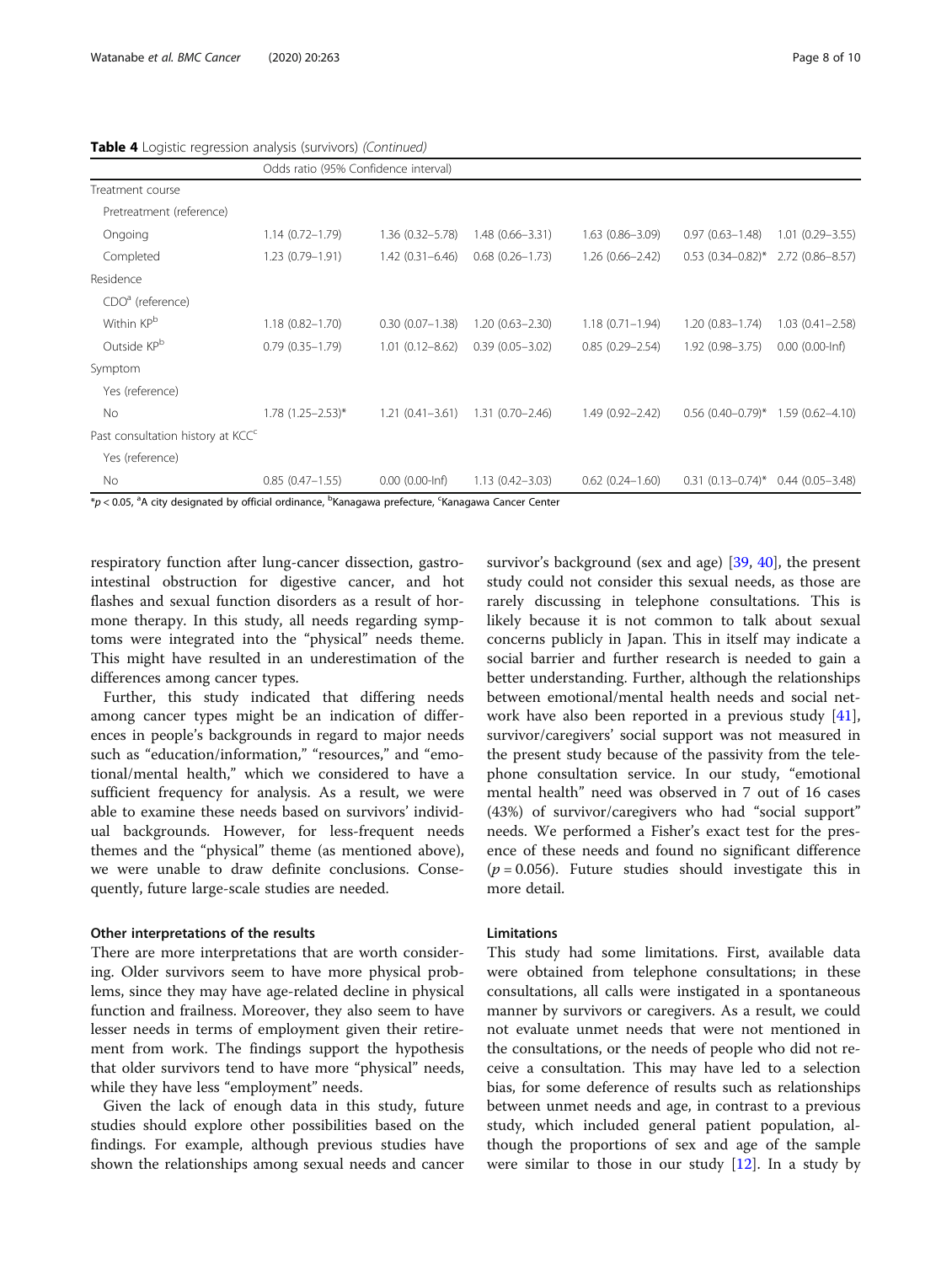<span id="page-8-0"></span>Burg et al., the most frequent theme of unmet needs was "physical," followed by "financial" and "education/information," while in the present study, the most frequent one was "resources," followed by "education/information" and "cure." This suggests that the findings of the present study may have been strongly affected by the nature of telephone consultations as avenues to acquire information. In addition, approaching telephone consultation requires activeness, and individual personality traits may have affected the distribution of unmet needs in the present study. A previous study showed that personality traits may influence one's ability to cope with living with cancer [[42](#page-9-0)].

Second, we excluded repeat callers' consultations from our analysis. Therefore, we may not have obtained an accurate evaluation of individuals who have many and severe unmet needs. Nevertheless, as the purpose of this study was to clarify what unmet needs survivors and their caregivers generally had; individuals who have many and severe unmet needs should be studied in the future.

Third, the qualitative data we analyzed were summaries recorded by each consultant, and these were not recorded word-for-word. Consequently, detailed context might have been lost, or may have been affected by the perspectives of the consultants.

Finally, some minor themes appeared too infrequently to be examined sufficiently; large-scale research that can investigate such minor themes is consequently needed.

#### Conclusions

In conclusion, this study showed that cancer type was not a significant factor for specific unmet needs, and that individuals' backgrounds and presence of symptoms play a more important role. Through this study, it was found that instruments to predict people's needs and a system to provide individualized cancer care across cancer types should be developed in the future.

#### Supplementary information

Supplementary information accompanies this paper at [https://doi.org/10.](https://doi.org/10.1186/s12885-020-06732-5) [1186/s12885-020-06732-5](https://doi.org/10.1186/s12885-020-06732-5).

Additional file 1. Additional file. Supplementary result

Additional file 2: Table A1. Logistic regression analysis (except survivors, adjusted by cancer type).

Additional file 3: Table A2. Logistic regression analysis (survivors, adjusted by specific cancer cite).

Additional file 4: Table A3. Logistic regression analysis (except survivors, adjusted by specific cancer cite).

Additional file 5: Table A4. Stratified logistic regression analysis 2006-2010 (survivors)

Additional file 6: Table A5. Stratified logistic regression analysis 2011-2014 (survivors).

Additional file 7: Table A6. Logistic regression analysis (including both survivors and caregivers).

#### Abbreviations

KCCRI: Kanagawa Cancer Center Research Institute; KCCRIO: Kanagawa Cancer Clinical Research Information Organization; SD: Standard deviation; OR: Odds ratio

#### Acknowledgments

Data for the analysis were obtained from the Kanagawa Cancer Clinical Research Information Organization, and we would like to thank all the staff in the organization for their assistance in this regard. We would like to thank Editage for English-language editing.

#### Authors' contributions

Conception and design: KW and HN, Provision of study material and survivor records: KW, KK, and HN, Collection and assembly of data: KW, HN, and KK. Data analysis and interpretation: KW, KK, TY, and HN, Manuscript writing: KW, KK, TY, and HN, Final approval of manuscript: KW, KK, TY, and HN

#### Funding

This work was supported by Project Future, Relay for Life, Japan Cancer Society.

#### Availability of data and materials

The datasets used and/or analyzed during the current study are available from the corresponding author on reasonable request.

#### Ethics approval and consent to participate

Informed consent was obtained from all participant verbally since the subject was anonymous telephone counseling service. This study and the procedure for verbal consent were approved by the institutional review board of KCC (H27 epidemiology-12).

#### Consent for publication

Not applicable.

#### Competing interests

The authors declare that they have no competing interests.

#### Author details

<sup>1</sup>Department of Clinical Oncology, Yamagata University, Faculty of Medicine, Yamagata, Japan. <sup>2</sup>Cancer Prevention and Cancer Control Division, Kanagawa Cancer Center, Research Institute, 2-3-2 Nakao, Asahi-ku, Yokohama, Kanagawa 241-8515, Japan. <sup>3</sup>Graduate School of Health of Innovation, Kanagawa University of Human Services, Kawasaki, Kanagawa, Japan.

# Received: 4 November 2019 Accepted: 10 March 2020

#### References

- 1. Cleeland CS. Symptom burden: multiple symptoms and their impact as patient-reported outcomes. J Natl Cancer Inst Monogr. 2007;37:16–21..
- 2. Amir Z, Wilson K, Hennings J, Young A. The meaning of cancer: implications for family finances and consequent impact on lifestyle, activities, roles and relationships. Psychooncology. 2012;21(11):1167–74.
- 3. Boyes AW, Girgis A, D'Este C, Zucca AC. Prevalence and correlates of cancer survivors' supportive care needs 6 months after diagnosis: a populationbased cross-sectional study. BMC Cancer. 2012;12:150.
- 4. Nakanotani T, Akechi T, Takayama T, Karato A, Kikuuchi Y, Okamoto N, Katayama K, Yokoo M, Ogawa A. Characteristics of elderly cancer patients' concerns and their quality of life in Japan: a web-based survey. Jpn J Clin Oncol. 2014;44(5):448–55.
- Sklenarova H, Krumpelmann A, Haun MW, Friederich HC, Huber J, Thomas M, Winkler EC, Herzog W, Hartmann M. When do we need to care about the caregiver? Supportive care needs, anxiety, and depression among informal caregivers of patients with cancer and cancer survivors. Cancer. 2015;121(9):1513–9.
- 6. Fennell KM, Heckel L, Wilson C, Byrnes M, Livingston PM. How calls from carers, friends and family members of someone affected by cancer differ from those made by people diagnosed with cancer; analysis of 4 years of south Australian Cancer council helpline data. Support Care Cancer. 2016; 24(6):2611–8.